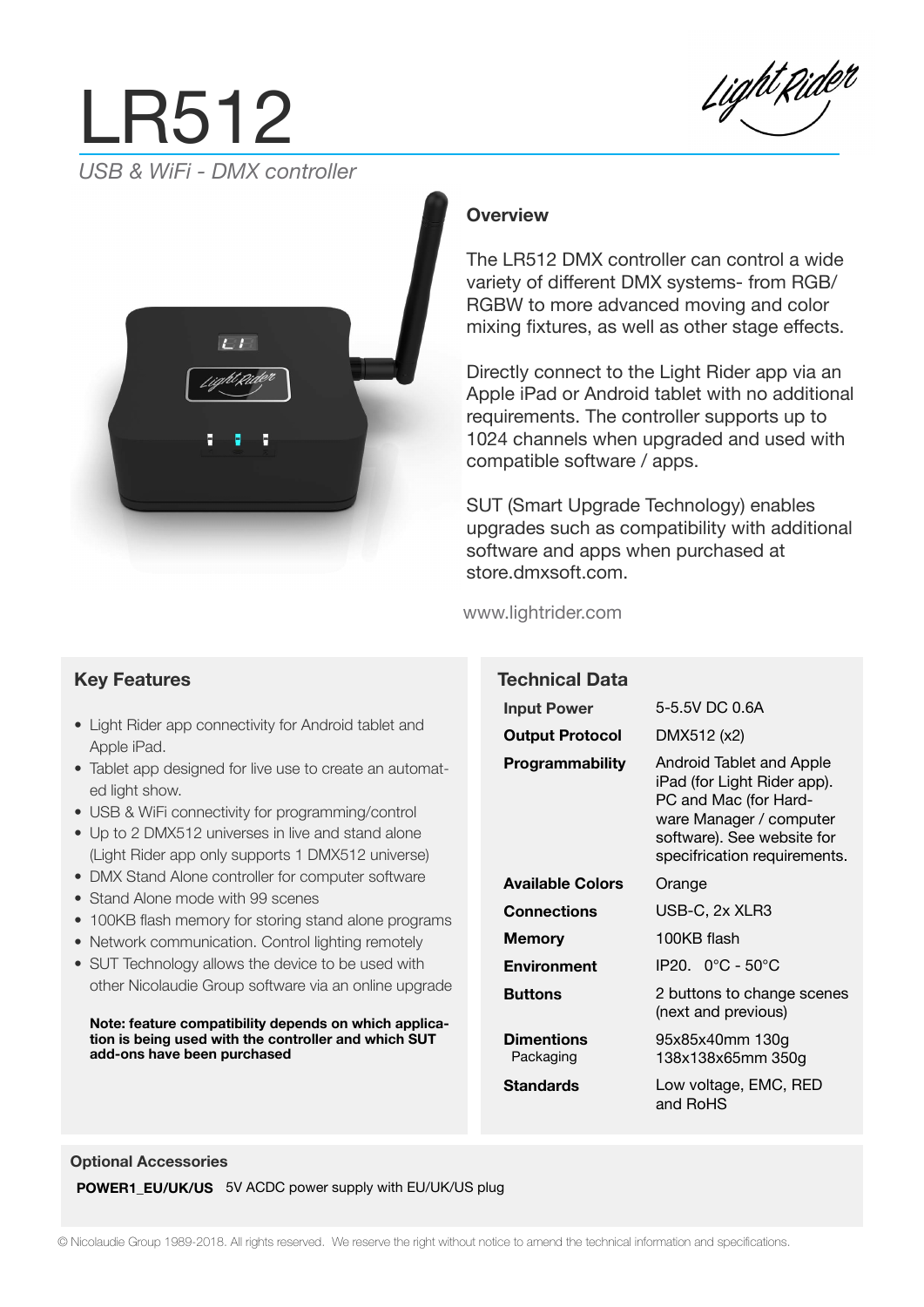



## **Light Rider app live use with a tablet**



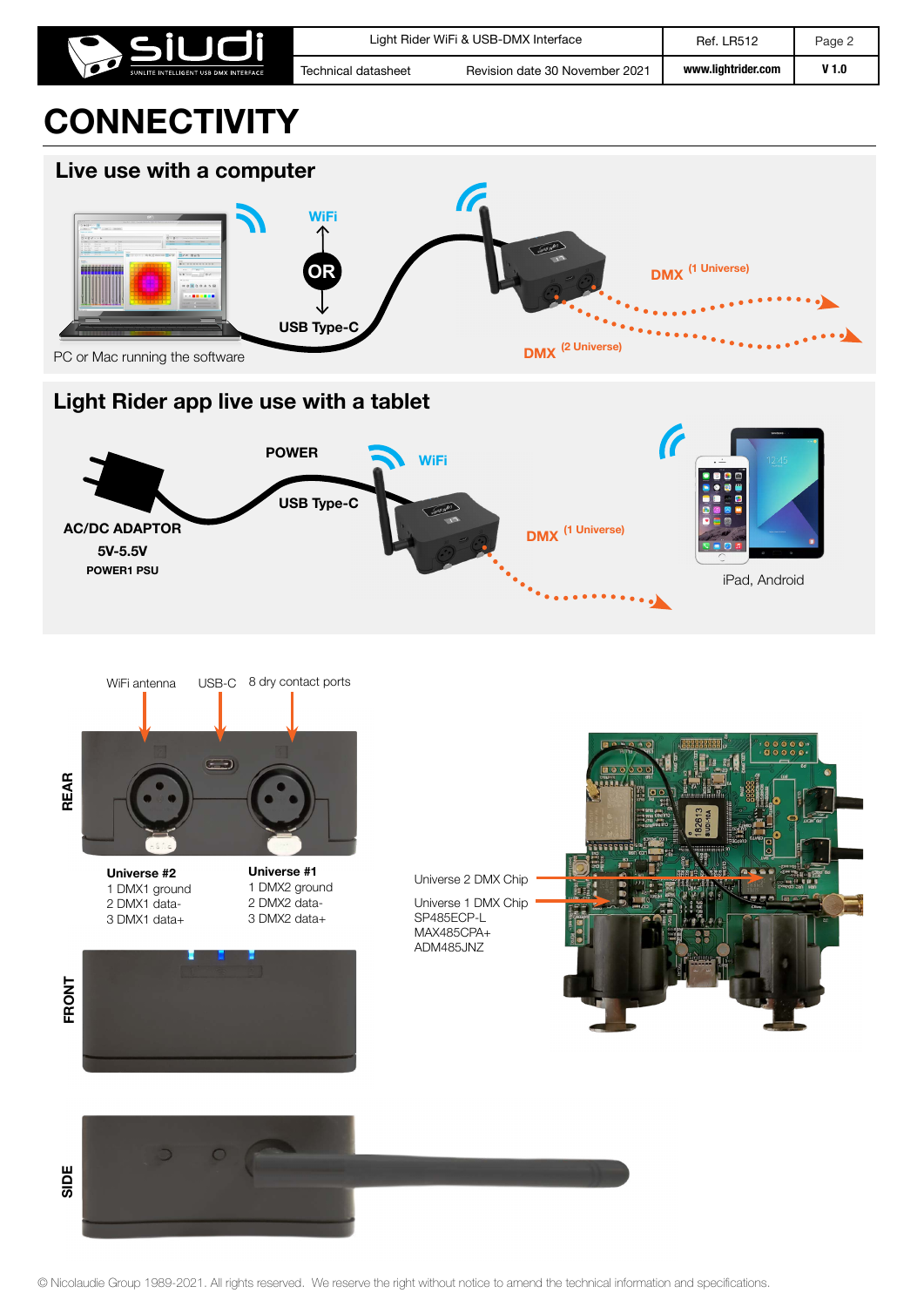

## **Setting up the Controller**

## **Network Control**

The controller can be connected directly from a computer/ smartphone/tablet (Access Point Mode), or it can be connected to an existing local network (Client Mode). The controller will work in Access Point (AP) Mode by default. See *Programming the Controller* for further information

- In AP Mode, the default network name is **Smart DMX Interface XXXXXX** where X is the serial number. The default password is **smartdmx0000**
- In Client Mode, the controller is set, by default, to get an IP address from the router via DHCP. If the network is not working with DHCP, a manual IP address and subnet mask can be set. If the network has a filewall enabled, allow port 2430

## **Upgrades**

The controller can be upgraded at store.dmxsoft.com. Hardware features may be unlocked and software upgrades may be purchased without the need to return the controller.

## **UDP Triggering**

The controller can be connected to an existing automation system over a network and triggered via UDP packets on port 2430. Refer to the remote protocol document for more information.

## **Programming the Controller**

## **iPhone/iPad/Android Control**

#### **Easy Remote Pro**

Create an entirely customized remote controller for your tablet or smartphone. Easy Remote is a powerful and intuitive app allowing you to easily add buttons, faders, color wheels and more. Connect to a WiFi network and the app will find all compatible devices. Available for iOS and Android.

#### **Arcolis**

The Arcolis application is a comprehensive tool allowing you to directly control and re-program the controller from your smartphone or tablet. This is a simple application which can be used by just about everyone in any situation. Mobile, easy to use and powerful, Arcolis is the ideal controller for dimming or switching traditional, LED and RGB color mixing DMX lighting fixtures. Program static and dynamic lighting scenes and effects. Currently available for Android only.

#### **Light Rider**

Designed for live use, moving and color effects can be created automatically to create an automated light show.

The controller can be programmed from a PC, Mac, Tablet or Smartphone using the software available on our website. Refer to the corresponding software manual for more information. The firmware can be updated using the Hardware Manager which is included with the programming software and also available on the App Store.

#### **Computer Software** (Windows/Mac) - Single Zone

http://www.store.dmxsoft.com Purchase licences for additional Nicolaudie Group computer DMX software

#### **Hardware Manager** (Windows/Mac/iPhone/iPad) - Firmware, clock..

https://storage.googleapis.com/nicolaudie-eu-tools/Release/HardwareManager.exe https://storage.googleapis.com/nicolaudie-eu-tools/Release/HardwareManager.dmg The iPhone/iPad version can be found on the app store

## **Service**

Servicable parts include:

• DMX Chips - used to drive the DMX (see p2.)